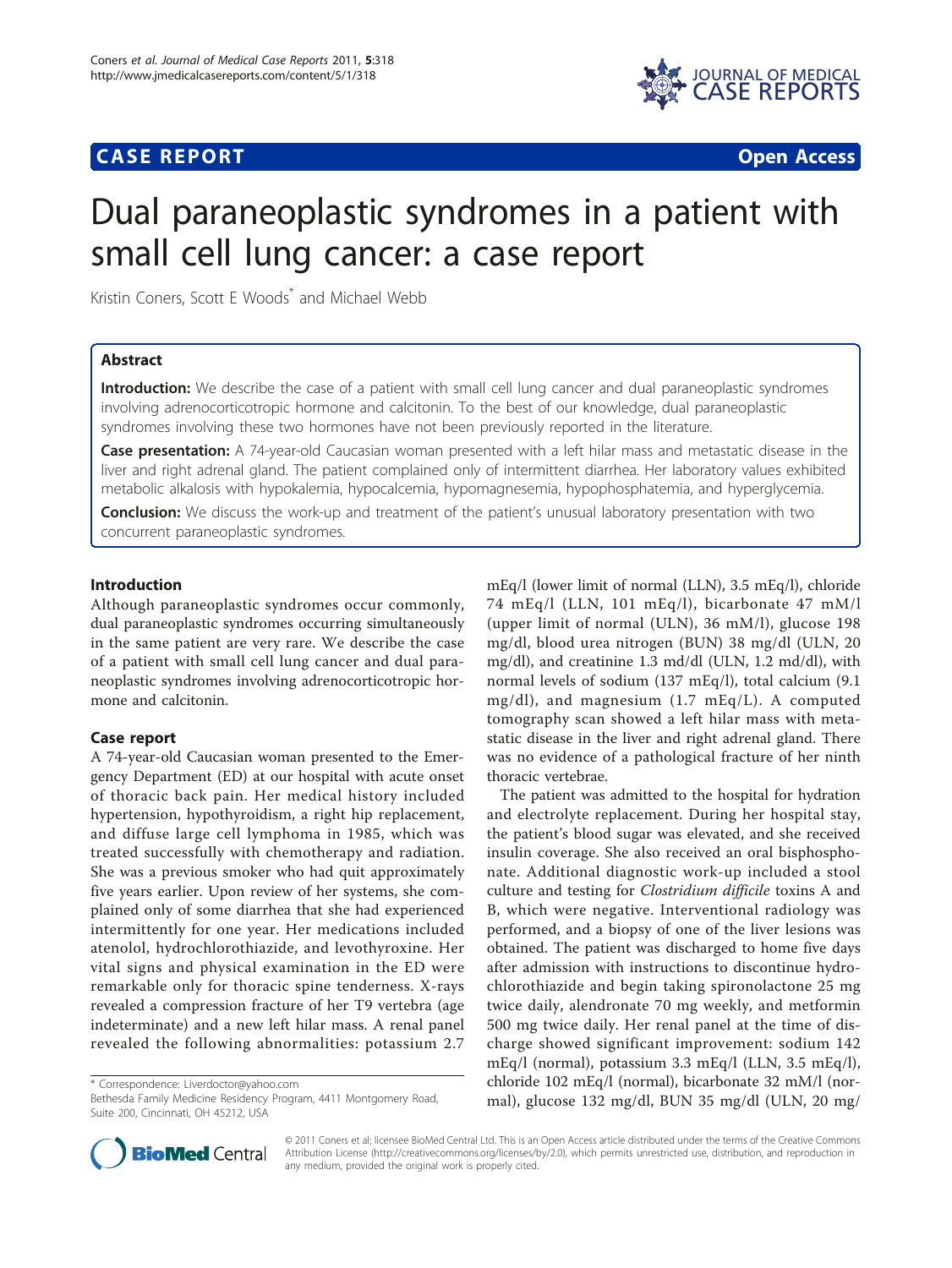dl), creatinine 1.0 md/dl (normal), and total calcium 8.1 mg/dl (LLN, 8.5 mg/dl). She was instructed to follow up with her oncologist for biopsy results.

The patient re-presented to the ED four days after her discharge with complaints of worsening diarrhea. Aside from an elevated blood pressure of 164/76 mmHg, her physical examination and vital signs were again unremarkable. Her renal panel now showed sodium 141 mEq/l, potassium 1.9 mEq/l, chloride 95 mEq/l, bicarbonate 30 mM/L, glucose 177 mg/dl, BUN 46 mg/dl, creatinine 1.4 md/dl, total calcium 6.2 mg/dl, ionized calcium 2.7 mg/dl (LLN, 4.6 mg/dl), magnesium 1 mEq/ L (LLN, 1.4 mEq/L), phosphorous 2.1 mg/dl (LLN, 2.5 mg/dl). The pathology report diagnosed her tumor as small cell lung cancer (SCLC).

Our residency program admitted the patient for hydration, electrolyte replacement, and further work-up. Stool studies including ova and parasites, repeat culture, and Clostridium difficile toxin were negative. A gastroenterologist performed a flexible sigmoidoscopy and reported that the colonic mucosa appeared normal. Biopsies showed minimal and focal active inflammation consistent with focal active colitis of uncertain origin. The biopsy did not reveal any evidence of architectural distortion consistent with inflammatory bowel disease or any evidence of lymphocytic or collagenous colitis.

We conducted serum testing to uncover a possible paraneoplastic cause for the patient's symptoms. Her vasoactive intestine peptide, pancreatic polypeptide, gastrin, serum aldosterone, plasma renin activity, T4, thyroid-stimulating hormone, and 1,25-hydroxy vitamin D levels were all within normal limits. We did discover elevations in the patient's calcitonin (81.8 pg/ml; ULN, 4.6 pg/ml) and midnight cortisol (80.9 μg/dl; ULN, 10 μg/dl). Her adrenocorticotropin hormone (ACTH) level was 52 pg/ml (normal range, 6 to 58 pg/ml). We then performed an overnight 8 mg dexamethasone suppression test. The patient's cortisol failed to adequately suppress, with pre- and post-test values of 68.5 μg/dl and 65.5 μg/dl, respectively. Additional abnormalities included an intact parathyroid hormone level of 408 pg/ml (ULN, 65 pg/ml) and a 1,25-hydroxy vitamin D level of 14 ng/ml (LLN, 20 ng/ml).

We treated the patient with oral ketoconazole and somatostatin (initially every eight hours subcutaneously and later somatostatin long-acting release intramuscularly). The oncology department also began chemotherapy with etoposide and carboplatin. The patient's diarrhea did improve, as did her laboratory values. Her calcitonin decreased to 31.3 pg/ml, and her midnight cortisol fell to 19.4 μg/dl. Unfortunately, the patient's condition deteriorated with the initial chemotherapy, and she chose to discontinue therapy. She was discharged to hospice care.

#### **Discussion**

SCLC is the most common cancer histology associated with paraneoplastic syndromes. Paraneoplastic syndromes are divided into two categories: ectopic production of biologically active proteins produced by the cancer cells and cell-mediated immune responses targeted against neural tissue (Table [1\)](#page-2-0). Patients can present with multiple paraneoplastic syndromes at the same time, especially when the tumor arises from neuroendocrine cells. Although rare, there have been reports in the literature of patients with two or more paraneoplastic syndromes involving SCLC [[1](#page-3-0)-[5](#page-3-0)]. We also found a single report of a patient with two sequential paraneoplastic syndromes concurrently with SCLC [[6](#page-3-0)]. Our case, however, is the only one reporting SCLC secreting both ACTH and calcitonin at the same time.

We believe that two paraneoplastic syndromes derived from SCLC affected this patient (ACTH and calcitonin). Ectopic ACTH secretion caused new-onset diabetes mellitus and likely contributed to hypokalemia, metabolic alkalosis, thoracic compression fracture, hypertension, and emotional liability. Because of a midnight cortisol level of 80.9 μg/dl and a high index of suspicion, we bypassed a 24-hour urinary cortisol test and performed an overnight 8 mg dexamethasone suppression test to determine the source of her hypercortisolism. The patient's cortisol level failed to suppress by 68%, and we made a presumptive diagnosis that her tumor was secreting ectopic ACTH. Given her high normal ACTH values, we did attempt to check her ACTH level by radioimmunoassay to evaluate for the presence of "big ACTH" particles not identified by immunoradiometric assay. Unfortunately, the laboratory mistakenly ran the wrong study. We also wished to obtain a corticotropin-releasing hormone level, but the patient elected hospice care prior to this hormone being drawn.

In addition to apparent ectopic ACTH, we further postulate that ectopic secretion of calcitonin contributed to the patient's profuse diarrhea. SCLC secreting calcitonin is extremely rare but has been reported [\[7](#page-3-0)]. Breast cancer and medullary thyroid cancer more commonly secrete calcitonin. The patient's diarrhea had started one year prior to her initial presentation and worsened substantially before her hospital admission. In total, the patient had four tests for Clostridium difficile, two stool cultures, and one test for ova and parasites, all of which were negative. She had a normal endoscopy, and her pathology report found focal active colitis of unclear etiology. There was no evidence to suggest inflammatory bowel disease, and the patient had not been taking medications that would have caused this pathology.

Calcitonin has been known to cause diarrhea in the spectrum of Verner-Morrison syndrome. We believe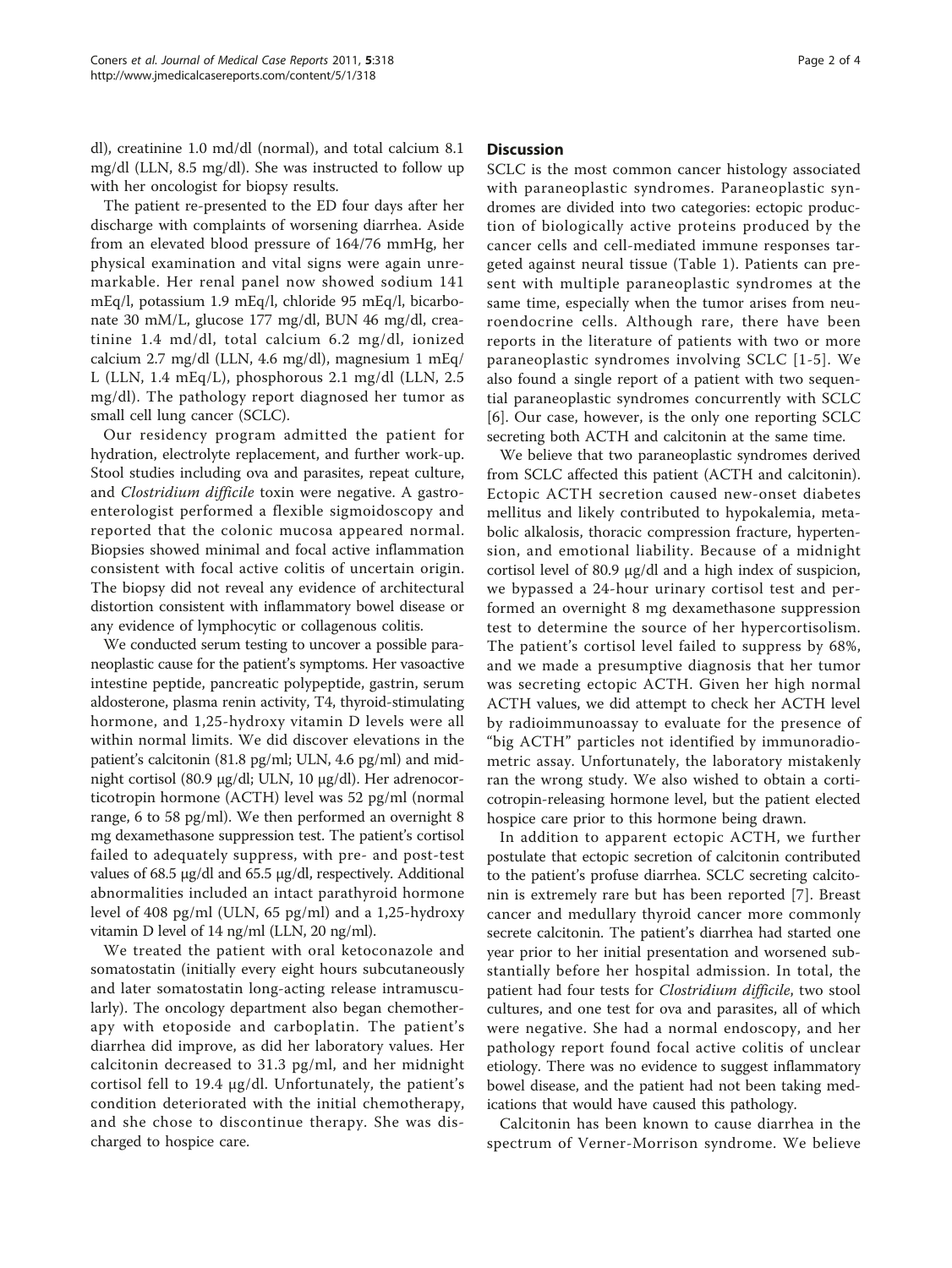| Clinical syndrome                       | Ectopic hormone-associated syndromes |                     | Immune-mediated neurologic syndromes |                  |                                |
|-----------------------------------------|--------------------------------------|---------------------|--------------------------------------|------------------|--------------------------------|
|                                         | Incidence                            | <b>SCLC</b> hormone | Incidence                            | Antibody         | SCLC-expressed gene or protein |
| Ectopic Cushing's syndrome              | 5%                                   | ACTH                |                                      |                  |                                |
| Hyponatremia of malignancy              | 15%                                  | AVP, CRH (rare)     |                                      |                  |                                |
| Hypertension                            | $< 1\%$                              | Renin               |                                      |                  |                                |
| Amenorrhea, galactorrhea                | < 1%                                 | Prolactin, GH       |                                      |                  |                                |
| Hyperamylasemia                         | < 1%                                 | Salivary anylase    |                                      |                  |                                |
| Lambert-Eaton myasthenic<br>syndrome    |                                      |                     | 1%                                   | Anti-VGCC        | Synaptotagmin, MysB            |
| Encephalomyelitis                       |                                      |                     | < 1%                                 | Anti-Hu          | HuD, HuC, Hel-N1, N2           |
| Sensory neuropathy                      |                                      |                     | < 1%                                 | Anti-Hu          | HuD, HuC, Hel-N1, N2           |
| Cerebellar degeneration                 |                                      |                     | < 1%                                 | Anti-Hu          | HuD, HuC, Hel-N1, N2           |
|                                         |                                      |                     |                                      | Anti-VJCC, MysB  | Synaptotagmin                  |
|                                         |                                      |                     |                                      | Anti-Ri          | Nova-1                         |
|                                         |                                      |                     |                                      | Anti-Yo          | $CDR-34$                       |
| Retinopathy                             |                                      |                     | < 1%                                 | Anti-CAR         | Recoverin                      |
| Stiff-person syndrome<br>(encephalitis) |                                      |                     | < 1%                                 | Anti-amphiphysin | Amphiphysin                    |
| Opsoclonus, myoclonus                   |                                      |                     | $< 1\%$                              | Anti-Hu          | HuD, HuC, Hel-N1, N2           |
|                                         |                                      |                     |                                      | Anti-Ri          | Nova-1                         |
|                                         |                                      |                     |                                      |                  | HuD, HuC, Hel-N1, N2           |
|                                         |                                      |                     |                                      |                  | Synaptotagmin                  |
|                                         |                                      |                     |                                      |                  | Nova-1                         |

#### <span id="page-2-0"></span>Table 1 Paraneoplastic syndromes associated with small cell lung cancer<sup>a</sup>

<sup>a</sup>SCLC, small cell lung cancer; ACTH, adrenocorticotropin hormone; AVP, arginine vasopressin; CRH, corticotropin-releasing hormone; GH, growth hormone; VGCC, voltage-gated calcium channel; MysB,; HuD, Human Neuronal Protein D; HuC, Human Neuronal Protein C; Hel-N1,; VJCC,; Ri,; Yo,; CDR-34,; anti-CAR, anti-coxsackie adenovirus receptor.

Reprinted with permission from Gandhi L, Johnson BE: Paraneoplastic syndromes associated with small cell lung cancer. J Natl Compr Canc Netw 2006, 4:631-638 [[12\]](#page-3-0).

that our patient did not display all of the electrolyte abnormalities generally seen in patients with this syndrome (hypokalemia, achlorhydria, metabolic acidosis, and hypercalcemia) because of ectopic ACTH secretion and previous treatment with a bisphosphonate. More specifically, the patient's diarrhea should have produced metabolic acidosis; however, she possessed a metabolic alkalosis with a δ-gap of 46 caused by excessive cortisol secretion and dehydration. In addition, the patient's hypokalemia was secondary to severe alkalosis, diarrhea, and excessive cortisol secretion. The patient's hypocalcemia resulted from increased gastrointestinal losses, acute critical illness, vitamin D deficiency, and renal insufficiency with secondary hyperparathyroidism.

When surgical therapy is not an option, ketoconazole is the best therapy for treating patients with SCLC and ectopic ACTH secretion [[8\]](#page-3-0). Ketoconazole therapy results in biochemical and hormonal improvement for most patients with excessive cortisol secretion [[9\]](#page-3-0). It has few adverse effects, but may impair the cortisol response to stress. After our patient's treatment with ketoconazole and somatostatin, her diarrhea did improve, as did her laboratory values. We feel that treatment with ketoconazole and somatostatin did benefit the patient, given that chemotherapy had failed to substantially reduce her tumor burden as demonstrated on subsequent imaging.

SCLC accounts for approximately 15% of all bronchogenic carcinomas [[10\]](#page-3-0). The average age at diagnosis is 71 years. About 30% of patients with SCLC have limited-stage disease (cancer limited to one hemithorax and lymph nodes on the same side of the chest). Patients with limited-stage disease have a median survival approaching two years and a 14% five-year survival rate. Patients with extensive disease have a median survival of less than one year [[10\]](#page-3-0). Patients with SCLC and ectopic ACTH secretion tend to have more extensive disease and exhibit less response to chemotherapy, and they are more likely to die prematurely [\[11\]](#page-3-0).

### Consent

Written informed consent was obtained from the patient for publication of this case report and any accompanying images. A copy of the written consent is available for review by the Editor-in-Chief of this journal.

#### Authors' contributions

KC collected all of the patient data and wrote the initial draft of the manuscript. SW checked all of the data for accuracy and did considerable